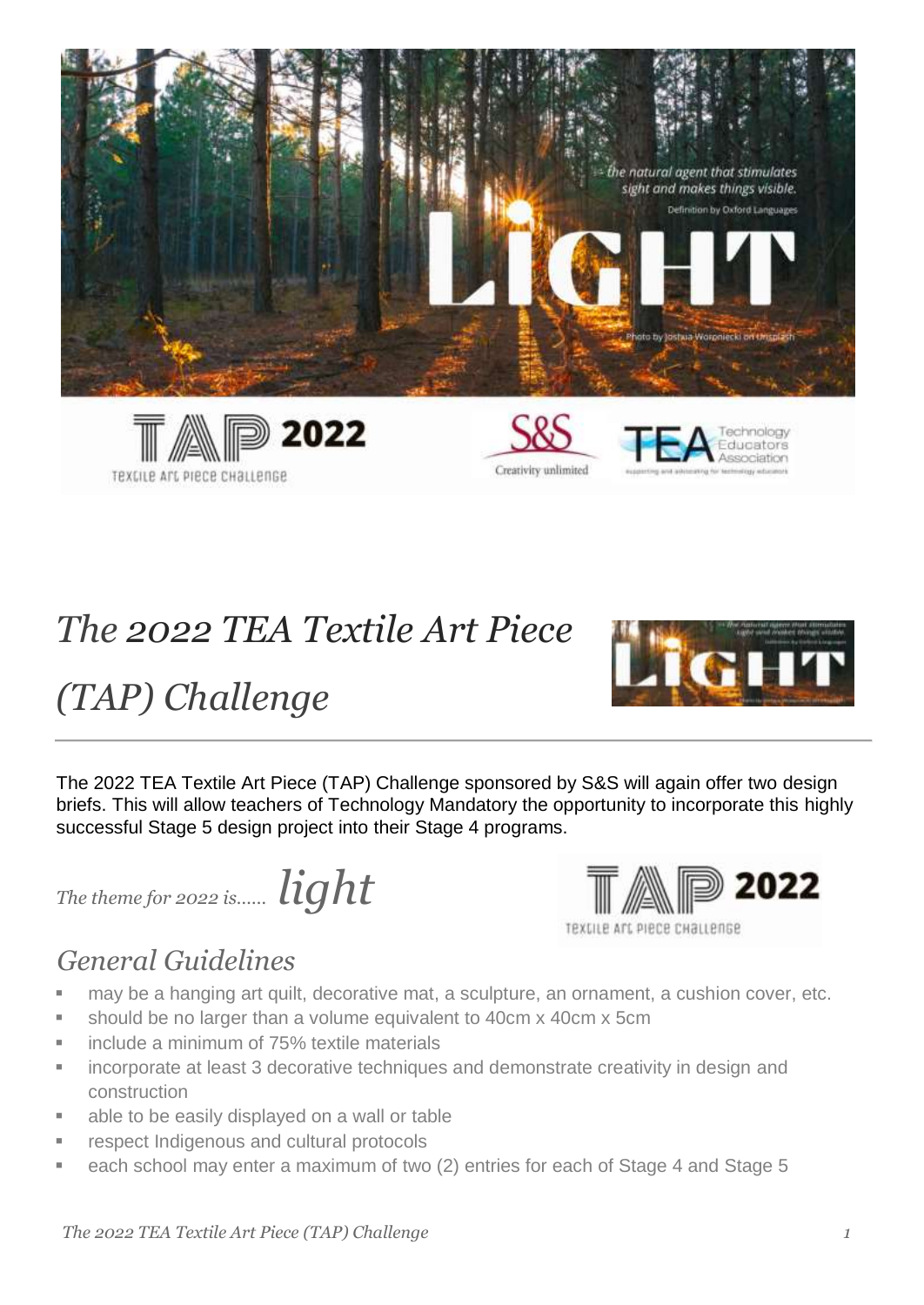# *Stage 4 Requirements Stage 4 Design Brief*



Use a creative and/or cultural interpretation of the theme *'light'* to design and produce a textile art piece. The completed piece will demonstrate your understanding of the characteristics and properties of the materials that you have chosen to use in your textile art piece. A minimum of 75% of the selected materials must be textiles.

### *Stage 4 - Syllabus Links*

Delivery of this project as a unit could address the following **cross curriculum and general capabilities**:

- CC Aboriginal and Torres Strait Islander histories and cultures
- CC Sustainability
- GC Critical and creative thinking
- GC Intercultural understanding



### *Stage 4 - Syllabus Outcomes*

Delivery of this project as a unit could address the following **syllabus outcomes**:

TE4-1DP designs, communicates and evaluates innovative ideas and

creative solutions to authentic problems or opportunities

- TE4-2DP plans and manages the production of designed solutions
- TE4-3DP selects and safely applies a broad range of tools, materials and processes in the production of quality projects
- TE4-9MA investigates how the characteristics and properties of tools, materials and processes affect their use in designed solutions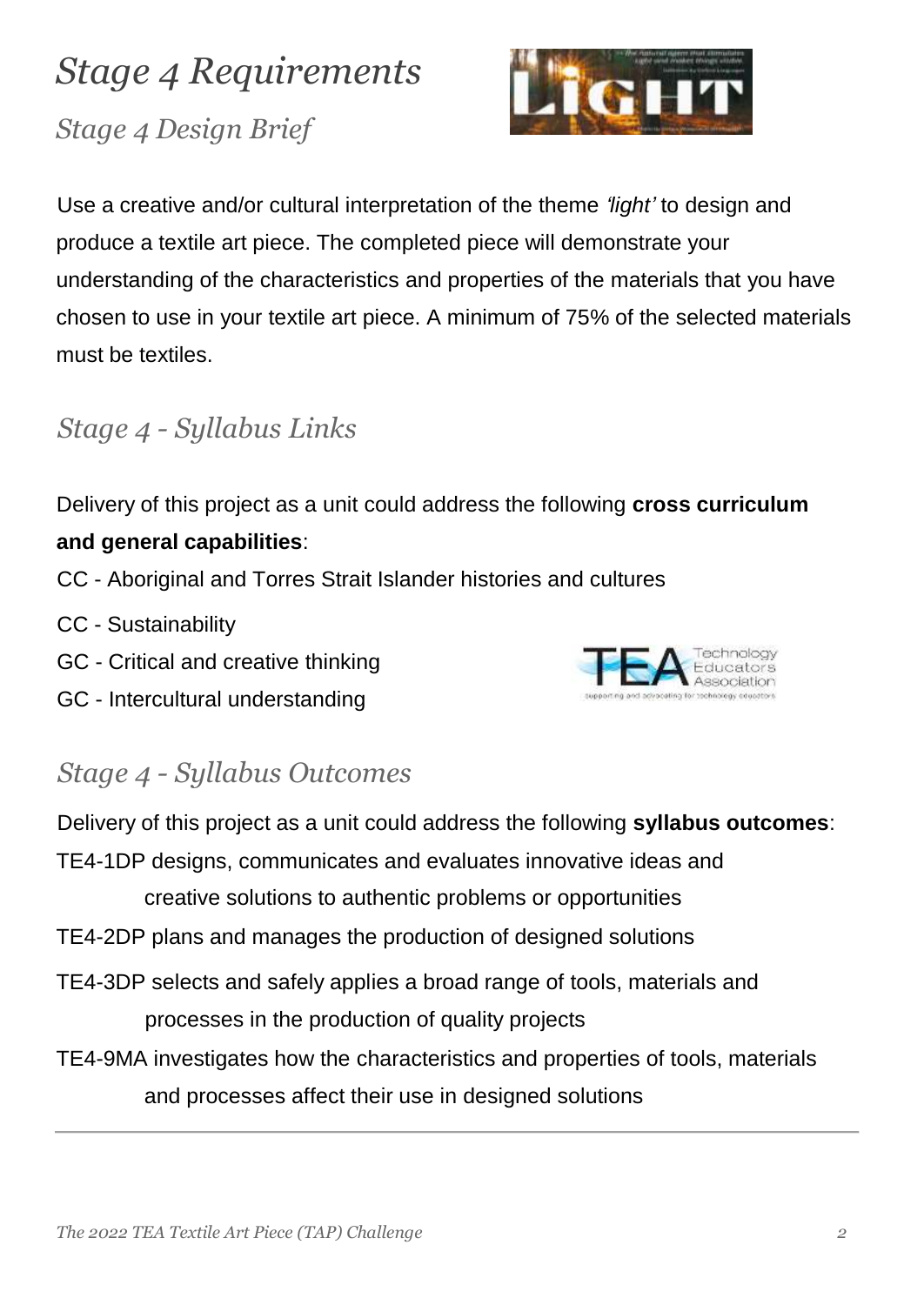## *Stage 5 Requirements*



### *Stage 5 Design Brief:*

Design and produce a textile art piece that brings the viewer to *an experience of 'light'*. The completed textile art piece will reflect your inspiration and creativity, and demonstrate your competence in textile construction and surface decoration. Your design should demonstrate a variety of textile construction, fabric manipulation, colouration and/or embellishment techniques. A minimum of 75% of the selected materials must be textiles.

*Stage 5 - Syllabus Links* 

Delivery of this project as a unit could address the following **cross curriculum** 

#### **and general capabilities**:

- CC Aboriginal and Torres Strait Islander histories and cultures
- CC Sustainability
- GC Critical and creative thinking
- GC Intercultural understanding



### *Stage 5 - Syllabus Outcomes*

Delivery of this project as a unit could address the following **syllabus outcomes**:

- **TEX 5-5** investigates and applies methods of colouration and decoration for a range of textile items
- **TEX 5-6** analyses the influence of historical, cultural and contemporary perspectives on textile design, construction and use
- **TEX 5-9** critically selects and creatively manipulates a range of textile materials to produce quality textile items
- **TEX 5-10** selects appropriate techniques and uses equipment safely in the production of quality textile projects
- **TEX 5-11** demonstrates competence in the production of textile projects to completion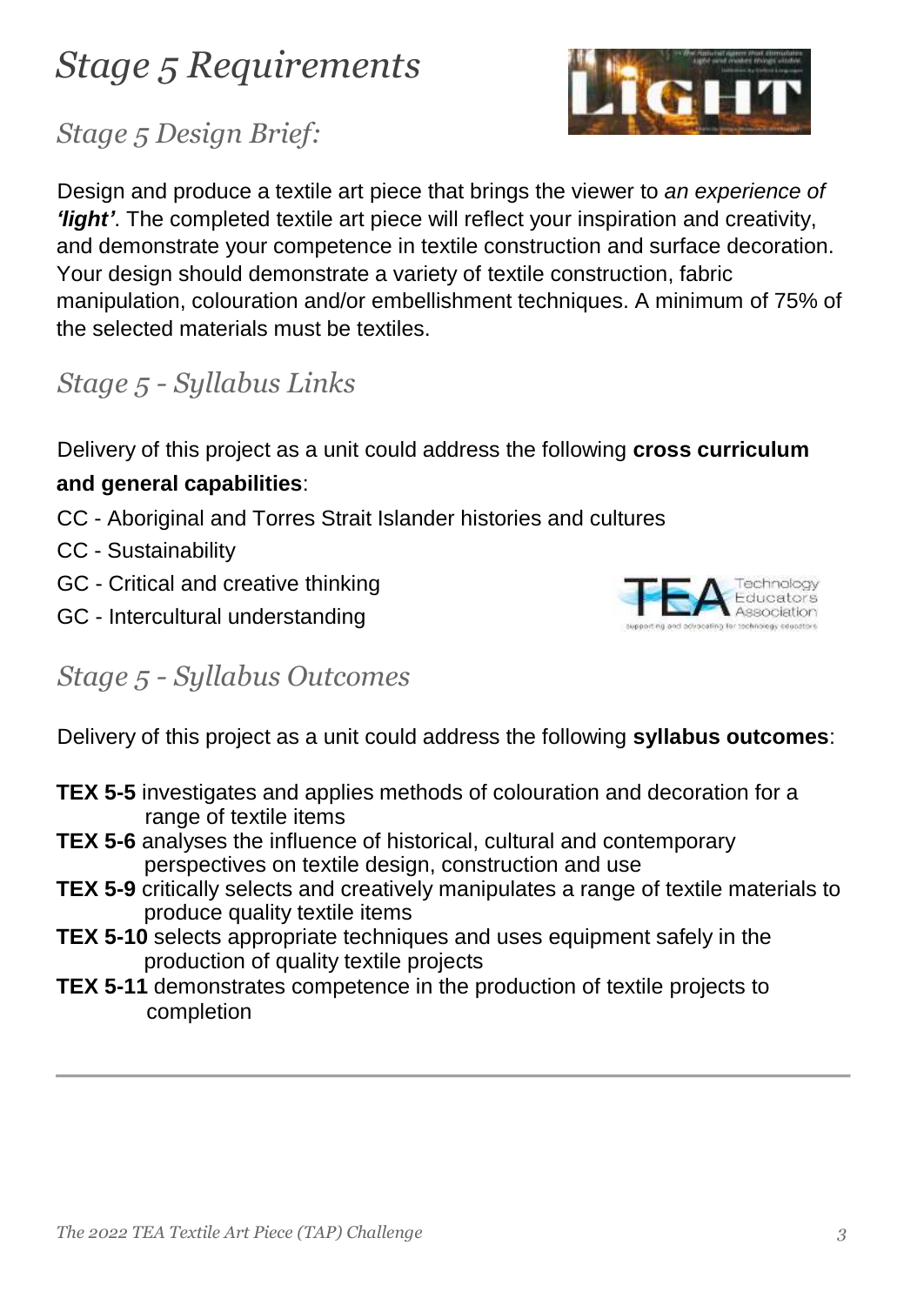# *How to Enter*

Only **online entry forms** will be accepted for the TAP competition. Please follow the link below, or find the link on the TEA website and social media (Facebook and Instagram pages).



#### **Link to online entry form:**

#### <https://forms.gle/8ZPJZibUVR9m1yWM7>

Complete an online entry form for **each student** selected to enter the challenge (a maximum of 2 entries per school, for each of Stage 4 and Stage 5).



All entries must have an **ID tag** securely attached to the Textile Art Piece by stitching or a safety pin.

#### **Link to ID tag:**

[https://docs.google.com/document/d/12c3koClYYQ-](https://docs.google.com/document/d/12c3koClYYQ-C4roeuEZCWN6Hjjpbz_ZMBtp6TIaM-lg/edit?usp=sharing)[C4roeuEZCWN6Hjjpbz\\_ZMBtp6TIaM-lg/edit?usp=](https://docs.google.com/document/d/12c3koClYYQ-C4roeuEZCWN6Hjjpbz_ZMBtp6TIaM-lg/edit?usp=sharing)sharing

### **TEXTILE ART PIECES should be posted to arrive**

**by Friday 23rd September 2022 (Term 3, Week 10) at the following address -**

 **2022 Textile Art Piece Challenge**

## **c/- TEANSW PO Box 699 Lidcombe NSW 1825**

# *The Portfolio*

In order to assist students in their design development, the design and production process *could* be documented at a school level with the production of a folio. It is not necessary to include this documentation when submitting the selected TAP projects for judging. **The TAP Challenge is based on the Textile Art Piece only.**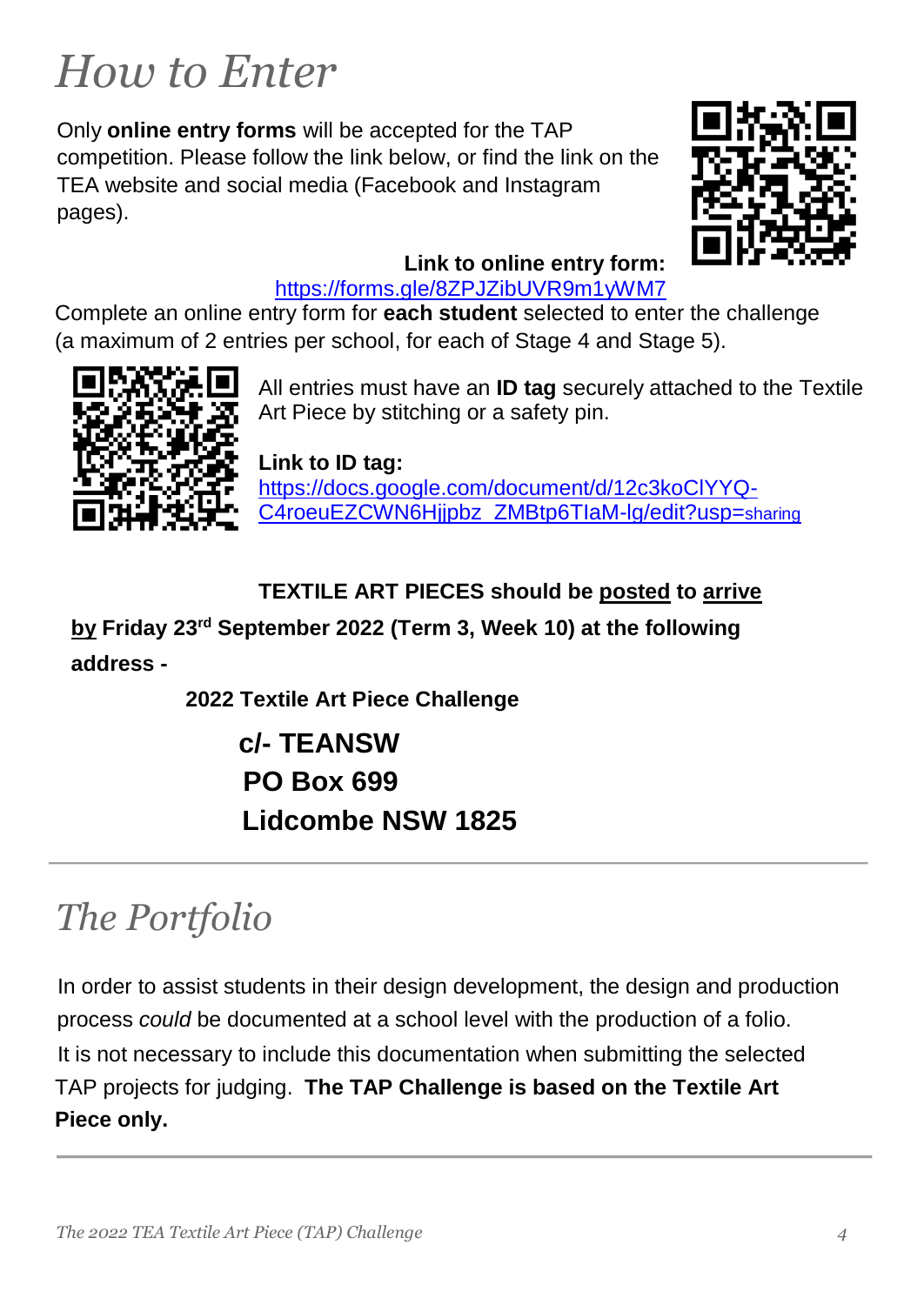# *Judging and Process*

## *Judging / Marking Criteria for the Textile Art Piece*

- clearly appropriate for the intended purpose, effectively meeting size and display criteria
- reflects the design brief, demonstrating creativity and with a direct link to the purpose
- demonstrates expertise in selecting and manipulating appropriate materials, techniques and equipment
- **•** produces a high-quality textile item
- efficient time management is reflected by complete and appropriate finishing details

## *After the school process*

Once you have completed your school process and selected:

#### **2 students each…. from Stage 4 and Stage 5:**

 $\Rightarrow$  Complete and submit an online entry form for each student.

Link to online entry form: <https://forms.gle/8ZPJZibUVR9m1yWM7>

 $\Rightarrow$  For each entry, complete an ID tag, and attach securely to the Textile Art Piece.

[https://docs.google.com/document/d/12c3koClYYQ-](https://docs.google.com/document/d/12c3koClYYQ-C4roeuEZCWN6Hjjpbz_ZMBtp6TIaM-lg/edit?usp=sharing)

[C4roeuEZCWN6Hjjpbz\\_ZMBtp6TIaM-lg/edit?usp=](https://docs.google.com/document/d/12c3koClYYQ-C4roeuEZCWN6Hjjpbz_ZMBtp6TIaM-lg/edit?usp=sharing)sharing

**Link to ID tag:** Post the entries to arrive by **Friday 23rd September 2022 (Term 3, Week 10).** 

## *Email correspondence*

#### **Email correspondence will be sent at the following stages of the process:**

- **•** receipt of online entry form
- **•** receipt of TAP entries (after the due date)
- **student notification of result, including certificate**
- teacher letter of appreciation, including certificate
- notification of return of projects
- for prize winners, an invitation to display at the Texstyle Exhibition and to attend the Texstyle Presentation evening